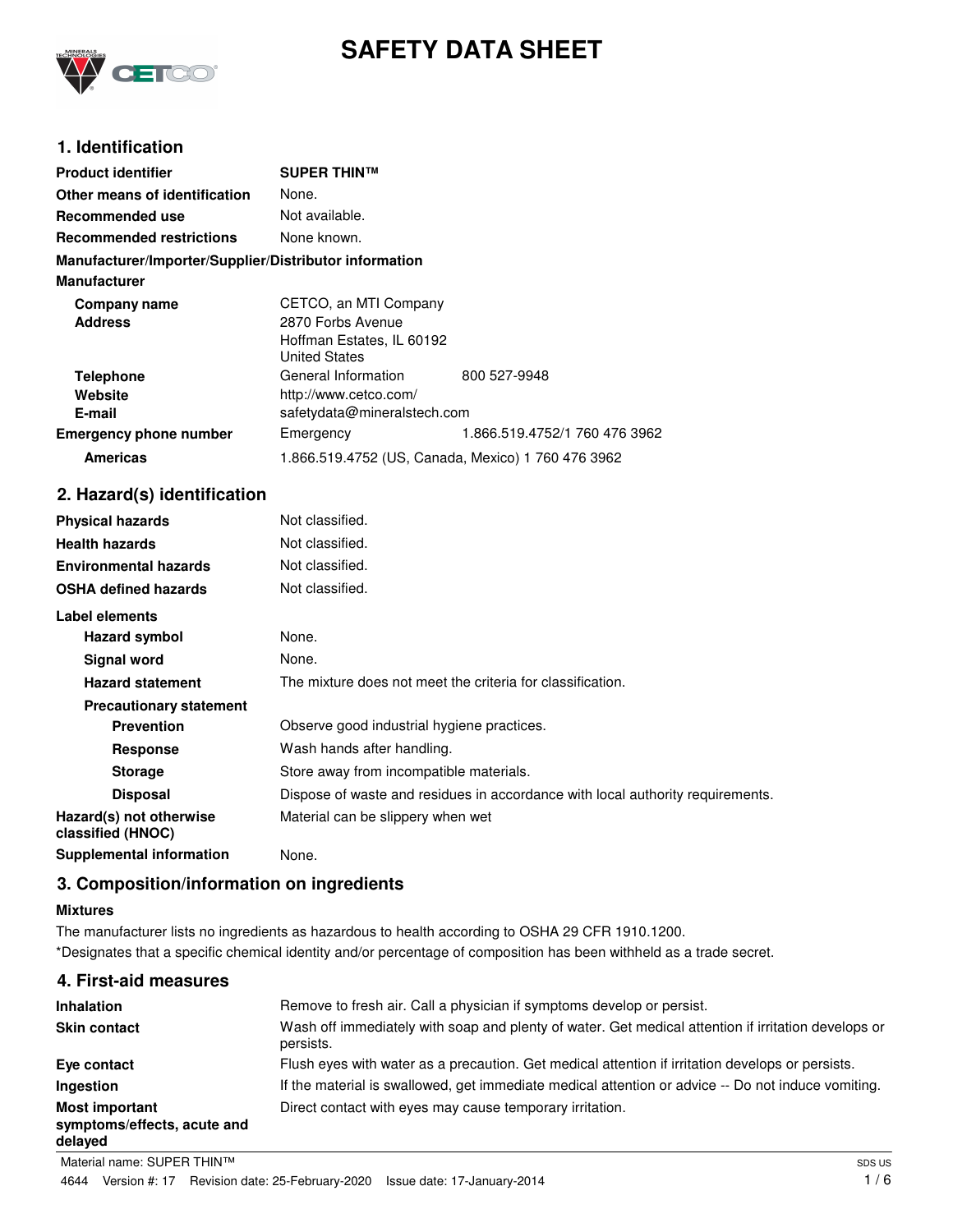| Indication of immediate       | Treat symptomatically. |
|-------------------------------|------------------------|
| medical attention and special |                        |
| treatment needed              |                        |

Ensure that medical personnel are aware of the material(s) involved, and take precautions to protect themselves.

# **5. Fire-fighting measures**

**General information**

| Suitable extinguishing media                                     | Dry chemical, CO2, water spray or regular foam. Use any media suitable for the surrounding fires.                                         |
|------------------------------------------------------------------|-------------------------------------------------------------------------------------------------------------------------------------------|
| Unsuitable extinguishing<br>media                                | Do not use water jet as an extinguisher, as this will spread the fire.                                                                    |
| Specific hazards arising from<br>the chemical                    | During fire, gases hazardous to health may be formed.                                                                                     |
| Special protective equipment<br>and precautions for firefighters | As in any fire, wear self-contained breathing apparatus pressure-demand, MSHA/NIOSH<br>(approved or equivalent) and full protective gear. |
| <b>Fire fighting</b><br>equipment/instructions                   | Cool containers with flooding quantities of water until well after fire is out.                                                           |
| <b>Specific methods</b>                                          | Use standard firefighting procedures and consider the hazards of other involved materials.                                                |
| <b>General fire hazards</b>                                      | Not a fire hazard. No unusual fire or explosion hazards noted.                                                                            |

# **6. Accidental release measures**

| Personal precautions,<br>protective equipment and<br>emergency procedures | Forms smooth, slippery surfaces on floors, posing an accident risk. Keep unnecessary personnel<br>away. Do not touch damaged containers or spilled material unless wearing appropriate protective<br>clothing.                                                                        |
|---------------------------------------------------------------------------|---------------------------------------------------------------------------------------------------------------------------------------------------------------------------------------------------------------------------------------------------------------------------------------|
| Methods and materials for<br>containment and cleaning up                  | Large Spills: Stop leak if you can do so without risk. Dike the spilled material, where this is<br>possible. Cover with plastic sheet to prevent spreading. Absorb in vermiculite, dry sand or earth<br>and place into containers. Following product recovery, flush area with water. |
|                                                                           | Small Spills: Wipe up with absorbent material (e.g. cloth, fleece). Clean surface thoroughly to<br>remove residual contamination.                                                                                                                                                     |
|                                                                           | Never return spills to original containers for re-use. Absorb spill with inert material (e.g., dry sand<br>or earth), then place in a chemical waste container.                                                                                                                       |
| <b>Environmental precautions</b>                                          | No special environmental precautions required. Prevent discharge of larger quantity to drain.                                                                                                                                                                                         |
| 7. Handling and storage                                                   |                                                                                                                                                                                                                                                                                       |
| Dua an itin wa fau anfa banaliwa                                          | Los this product with adopunto ventilation. Avoid professed eveneurs                                                                                                                                                                                                                  |

**Precautions for safe handling** Use this product with adequate ventilation. Avoid prolonged exposure. Keep in a dry, cool and well-ventilated place. Store in original tightly closed container. Freezing will affect the physical condition but will not damage the material. Thaw and mix before using. **Conditions for safe storage, including any incompatibilities**

# **8. Exposure controls/personal protection**

| <b>Biological limit values</b>      | No biological exposure limits noted for the ingredient(s).                                                                                                                                                                                                                                                                                                                                                                                                                                                                                                                                                                   |
|-------------------------------------|------------------------------------------------------------------------------------------------------------------------------------------------------------------------------------------------------------------------------------------------------------------------------------------------------------------------------------------------------------------------------------------------------------------------------------------------------------------------------------------------------------------------------------------------------------------------------------------------------------------------------|
| Appropriate engineering<br>controls | Good general ventilation (typically 10 air changes per hour) should be used. Ventilation rates<br>should be matched to conditions. If applicable, use process enclosures, local exhaust ventilation,<br>or other engineering controls to maintain airborne levels below recommended exposure limits. If<br>exposure limits have not been established, maintain airborne levels to an acceptable level. Good<br>general ventilation should be sufficient to control airborne levels. Ventilation should effectively<br>remove and prevent buildup of any vapor/mist/fume/dust generated from the handling of this<br>product. |
|                                     | Individual protection measures, such as personal protective equipment                                                                                                                                                                                                                                                                                                                                                                                                                                                                                                                                                        |
| Eye/face protection                 | Wear safety glasses with side shields.                                                                                                                                                                                                                                                                                                                                                                                                                                                                                                                                                                                       |
| <b>Skin protection</b>              |                                                                                                                                                                                                                                                                                                                                                                                                                                                                                                                                                                                                                              |
| <b>Hand protection</b>              | Wear appropriate chemical resistant gloves. Suitable gloves can be recommended by the glove<br>supplier.                                                                                                                                                                                                                                                                                                                                                                                                                                                                                                                     |
| Other                               | Wear appropriate chemical resistant clothing.                                                                                                                                                                                                                                                                                                                                                                                                                                                                                                                                                                                |
| <b>Respiratory protection</b>       | In case of insufficient ventilation, wear suitable respiratory equipment. If ventilation is not sufficient<br>to effectively prevent buildup of aerosols or mists, appropriate NIOSH/MSHA respiratory protection<br>must be provided.                                                                                                                                                                                                                                                                                                                                                                                        |
| <b>Thermal hazards</b>              | Wear appropriate thermal protective clothing, when necessary.                                                                                                                                                                                                                                                                                                                                                                                                                                                                                                                                                                |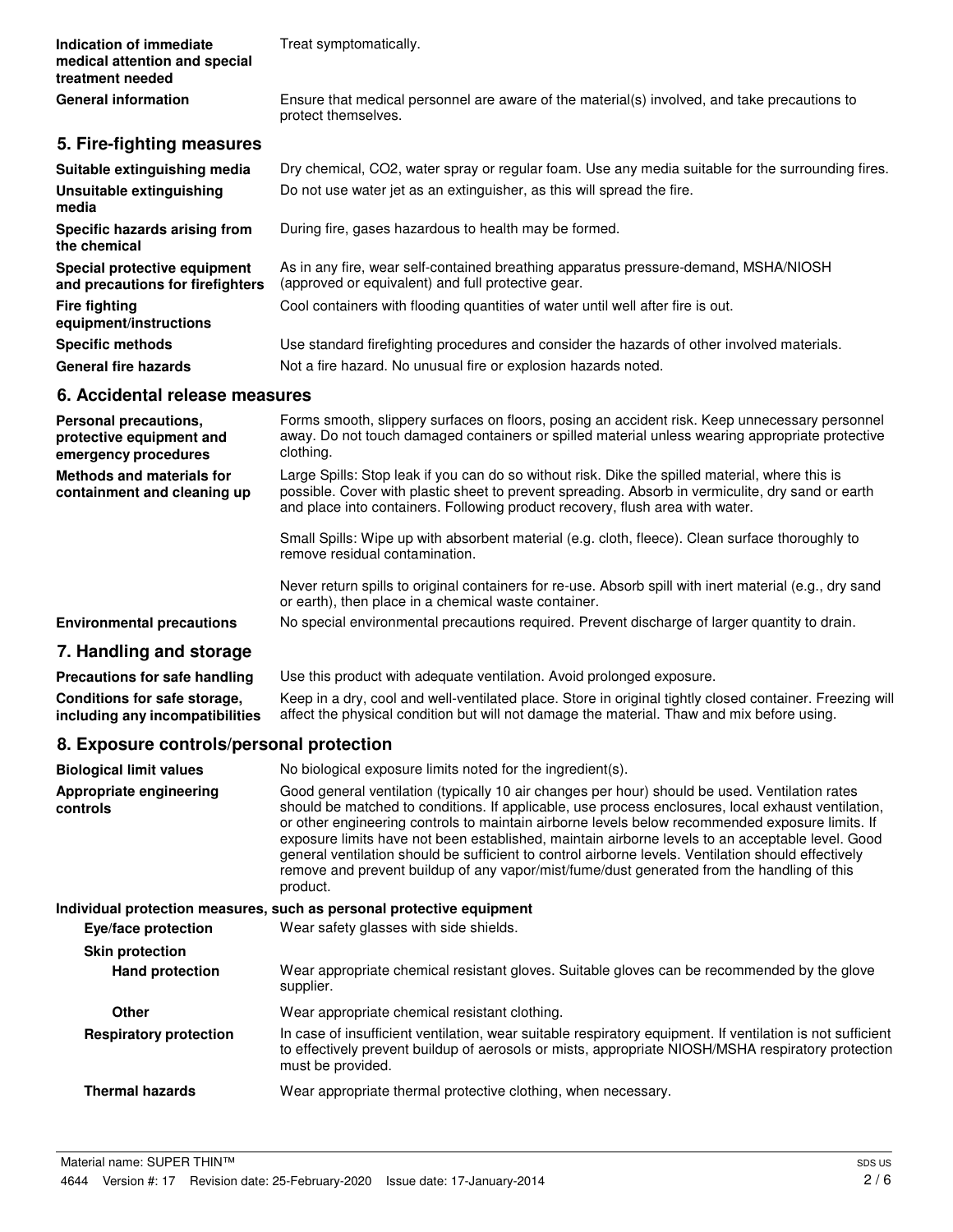Always observe good personal hygiene measures, such as washing after handling the material and before eating, drinking, and/or smoking. Routinely wash work clothing and protective equipment to remove contaminants.

### **9. Physical and chemical properties**

| <b>Appearance</b>                                 | Clear.                    |
|---------------------------------------------------|---------------------------|
| <b>Physical state</b>                             | Liquid.                   |
| Form                                              | Liquid. Aqueous solution. |
| Color                                             | Light yellow.             |
| Odor                                              | Slight.                   |
| <b>Odor threshold</b>                             | Not available.            |
| рH                                                | 6 - 9                     |
| Melting point/freezing point                      | Not available.            |
| Initial boiling point and boiling<br>range        | Not available.            |
| <b>Flash point</b>                                | Not available.            |
| <b>Evaporation rate</b>                           | Not available.            |
| Flammability (solid, gas)                         | Not applicable.           |
| Upper/lower flammability or explosive limits      |                           |
| <b>Flammability limit - lower</b><br>(%)          | Not available.            |
| <b>Flammability limit - upper</b><br>(%)          | Not available.            |
| Explosive limit - lower (%)                       | Not available.            |
| Explosive limit - upper (%)                       | Not available.            |
| Vapor pressure                                    | 2.3 kPa @20°C             |
| <b>Vapor density</b>                              | Not available.            |
| <b>Relative density</b>                           | Not available.            |
| Solubility(ies)                                   |                           |
| Solubility (water)                                | Miscible in Water         |
| <b>Partition coefficient</b><br>(n-octanol/water) | Not available.            |
| <b>Auto-ignition temperature</b>                  | Not available.            |
| <b>Decomposition temperature</b>                  | Not available.            |
| <b>Viscosity</b>                                  | Not available.            |
| <b>Other information</b>                          |                           |
| <b>Density</b>                                    | 0.92 g/cm3 estimated      |
| <b>Explosive properties</b>                       | Not explosive.            |
| <b>Oxidizing properties</b>                       | Not oxidizing.            |
| <b>Percent volatile</b>                           | 60.04 % estimated         |
| <b>Specific gravity</b>                           | 1.27                      |
| <b>VOC</b>                                        | CARB<br>1.1%              |

# **10. Stability and reactivity**

| Reactivity                                   | The product is stable and non-reactive under normal conditions of use, storage and transport. |
|----------------------------------------------|-----------------------------------------------------------------------------------------------|
| <b>Chemical stability</b>                    | Stable at normal conditions.                                                                  |
| <b>Possibility of hazardous</b><br>reactions | Will not occur.                                                                               |
| <b>Conditions to avoid</b>                   | Contact with incompatible materials. Extremes of temperature and direct sunlight.             |
| Incompatible materials                       | Strong oxidizing agents.                                                                      |
| <b>Hazardous decomposition</b><br>products   | At thermal decomposition temperatures, carbon monoxide and carbon dioxide.                    |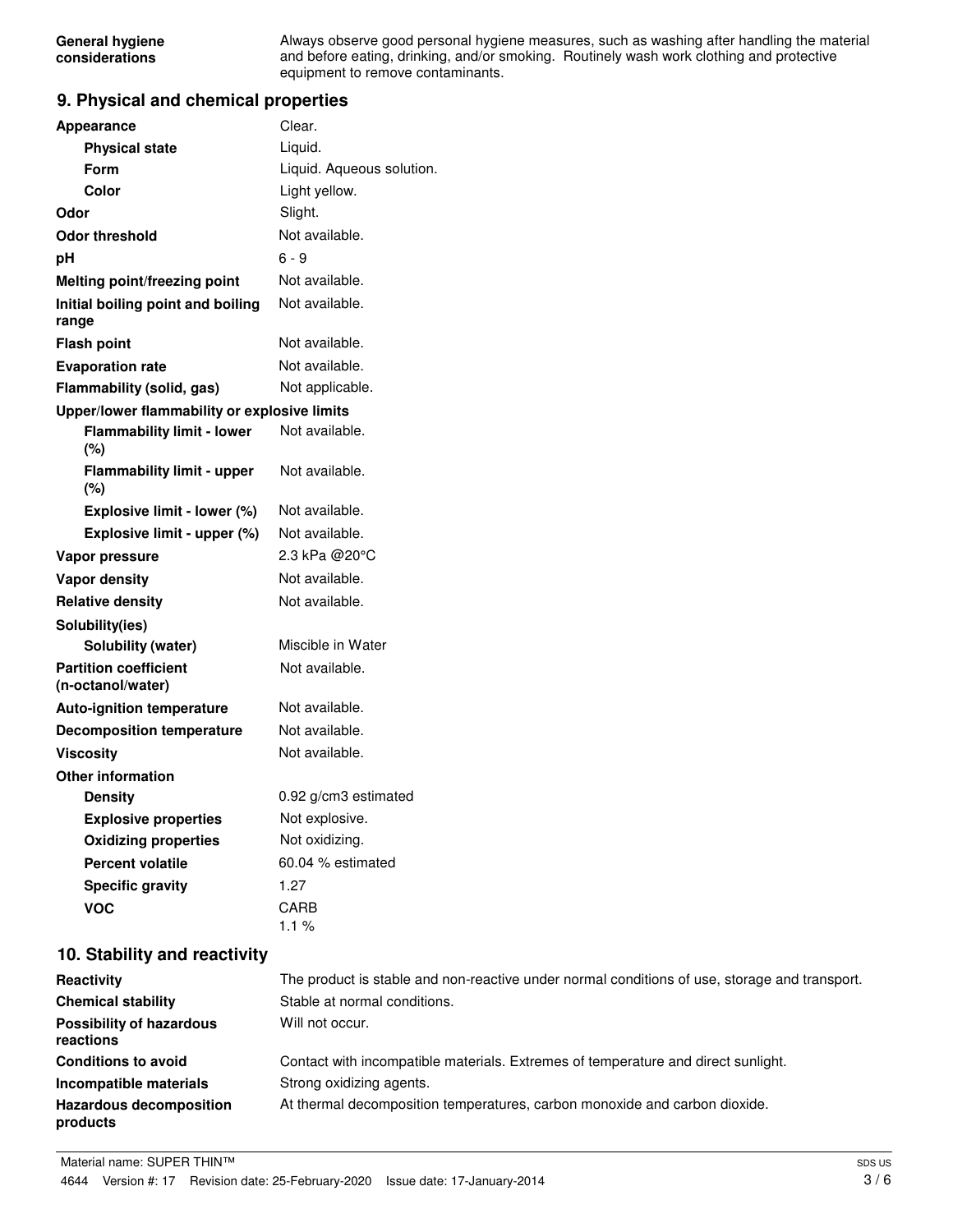# **11. Toxicological information**

# **Information on likely routes of exposure**

| <b>Inhalation</b>                                                                  | Prolonged inhalation may be harmful.                     |
|------------------------------------------------------------------------------------|----------------------------------------------------------|
| <b>Skin contact</b>                                                                | No adverse effects due to skin contact are expected.     |
| Eye contact                                                                        | Direct contact with eyes may cause temporary irritation. |
| Ingestion                                                                          | Expected to be a low ingestion hazard.                   |
| Symptoms related to the<br>physical, chemical and<br>toxicological characteristics | Direct contact with eyes may cause temporary irritation. |

#### **Information on toxicological effects**

#### **Acute toxicity**

| <b>Product</b>                                        | <b>Species</b>                                                               | <b>Test Results</b>                                                                                                                                                                        |  |
|-------------------------------------------------------|------------------------------------------------------------------------------|--------------------------------------------------------------------------------------------------------------------------------------------------------------------------------------------|--|
| <b>SUPER THIN™</b>                                    |                                                                              |                                                                                                                                                                                            |  |
| <u>Acute</u>                                          |                                                                              |                                                                                                                                                                                            |  |
| <b>Dermal</b>                                         |                                                                              |                                                                                                                                                                                            |  |
| LD50                                                  | Rat                                                                          | 100000 mg/kg                                                                                                                                                                               |  |
|                                                       | * Estimates for product may be based on additional component data not shown. |                                                                                                                                                                                            |  |
| <b>Skin corrosion/irritation</b>                      | Prolonged skin contact may cause temporary irritation.                       |                                                                                                                                                                                            |  |
| Serious eye damage/eye<br>irritation                  | Direct contact with eyes may cause temporary irritation.                     |                                                                                                                                                                                            |  |
| Respiratory or skin sensitization                     |                                                                              |                                                                                                                                                                                            |  |
| <b>Respiratory sensitization</b>                      | Not a respiratory sensitizer.                                                |                                                                                                                                                                                            |  |
| <b>Skin sensitization</b>                             | This product is not expected to cause skin sensitization.                    |                                                                                                                                                                                            |  |
| Germ cell mutagenicity                                |                                                                              | Not mutagenic in AMES Test.                                                                                                                                                                |  |
| Carcinogenicity                                       |                                                                              | Not listed by ACGIH, IARC, NIOSH, NTP OR OSHA.                                                                                                                                             |  |
|                                                       | IARC Monographs. Overall Evaluation of Carcinogenicity                       |                                                                                                                                                                                            |  |
| Not listed.                                           | OSHA Specifically Regulated Substances (29 CFR 1910.1001-1053)               |                                                                                                                                                                                            |  |
| Not listed.<br>Not listed.                            | US. National Toxicology Program (NTP) Report on Carcinogens                  |                                                                                                                                                                                            |  |
| <b>Reproductive toxicity</b>                          |                                                                              | This product is not expected to cause reproductive or developmental effects.                                                                                                               |  |
| Specific target organ toxicity -<br>single exposure   | Not classified.                                                              |                                                                                                                                                                                            |  |
| Specific target organ toxicity -<br>repeated exposure | Not classified.                                                              |                                                                                                                                                                                            |  |
| <b>Aspiration hazard</b>                              | Not an aspiration hazard.                                                    |                                                                                                                                                                                            |  |
| <b>Chronic effects</b>                                | Prolonged inhalation may be harmful.                                         |                                                                                                                                                                                            |  |
| <b>Further information</b>                            |                                                                              | This product has no known adverse effect on human health.                                                                                                                                  |  |
| 12. Ecological information                            |                                                                              |                                                                                                                                                                                            |  |
| <b>Ecotoxicity</b>                                    | and aquatic systems.                                                         | This product is not expected to produce significant ecotoxicity upon exposure to aquatic organisms                                                                                         |  |
| Persistence and degradability                         | No data is available on the degradability of this product.                   |                                                                                                                                                                                            |  |
| <b>Bioaccumulative potential</b>                      |                                                                              |                                                                                                                                                                                            |  |
| <b>Mobility in soil</b>                               | No data available.                                                           |                                                                                                                                                                                            |  |
| Other adverse effects                                 |                                                                              | No other adverse environmental effects (e.g. ozone depletion, photochemical ozone creation<br>potential, endocrine disruption, global warming potential) are expected from this component. |  |
| 13. Disposal considerations                           |                                                                              |                                                                                                                                                                                            |  |
| <b>Disposal instructions</b>                          |                                                                              | Collect and reclaim or dispose in sealed containers at licensed waste disposal site.                                                                                                       |  |

**Local disposal regulations** Dispose in accordance with all applicable regulations.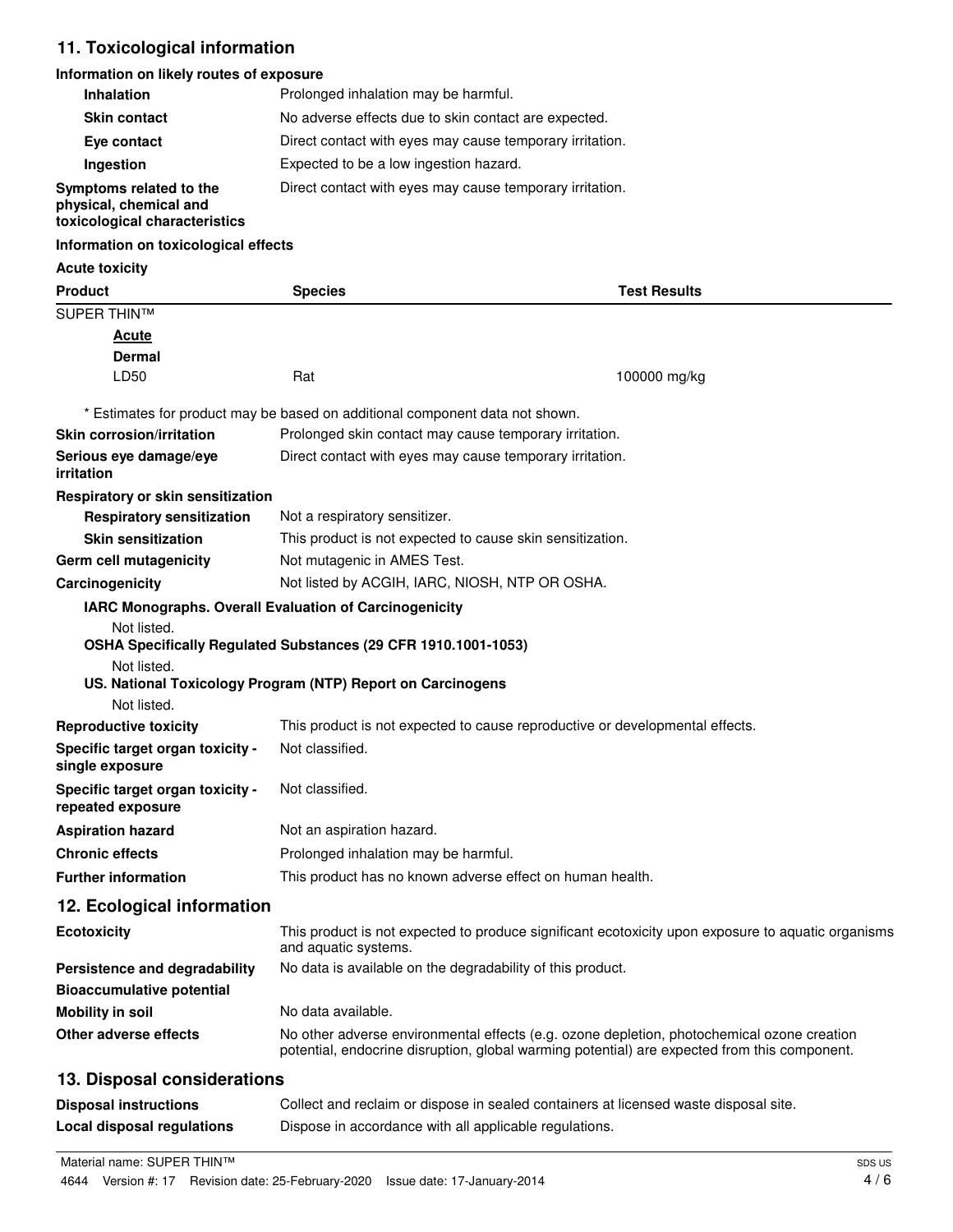| Hazardous waste code                     | The waste code should be assigned in discussion between the user, the producer and the waste<br>disposal company.                                                                                                      |
|------------------------------------------|------------------------------------------------------------------------------------------------------------------------------------------------------------------------------------------------------------------------|
| Waste from residues / unused<br>products | Dispose of in accordance with local regulations. Empty containers or liners may retain some<br>product residues. This material and its container must be disposed of in a safe manner (see:<br>Disposal instructions). |
| Contaminated packaging                   | Since emptied containers may retain product residue, follow label warnings even after container is<br>emptied. Empty containers should be taken to an approved waste handling site for recycling or<br>disposal.       |

# **14. Transport information**

#### **DOT**

Not regulated as dangerous goods.

#### **IATA**

Not regulated as dangerous goods.

#### **IMDG**

Not regulated as dangerous goods.

#### **Transport in bulk according to** Not established. **Annex II of MARPOL 73/78 and the IBC Code**

# **15. Regulatory information**

#### **US federal regulations**

This product is not known to be a "Hazardous Chemical" as defined by the OSHA Hazard Communication Standard, 29 CFR 1910.1200. OSHA Process Safety Standard: This material is not known to be hazardous by the OSHA Highly Hazardous Process Safety Standard, 29 CFR 1910.119.

#### **Toxic Substances Control Act (TSCA)**

**TSCA Section 12(b) Export Notification (40 CFR 707, Subpt. D)**

Not regulated.

**CERCLA Hazardous Substance List (40 CFR 302.4)**

Not listed.

**SARA 304 Emergency release notification**

#### Not regulated.

**OSHA Specifically Regulated Substances (29 CFR 1910.1001-1053)**

Not listed.

### **Superfund Amendments and Reauthorization Act of 1986 (SARA)**

#### **SARA 302 Extremely hazardous substance**

Not listed.

#### **SARA 311/312 Hazardous** No

**chemical**

### **SARA 313 (TRI reporting)**

Not regulated.

### **Other federal regulations**

**Clean Air Act (CAA) Section 112 Hazardous Air Pollutants (HAPs) List**

Not regulated.

### **Clean Air Act (CAA) Section 112(r) Accidental Release Prevention (40 CFR 68.130)**

Not regulated.

| <b>Safe Drinking Water Act</b> | Not regulated. |
|--------------------------------|----------------|
| (SDWA)                         |                |

**US state regulations**

This product does not contain a chemical known to the State of California to cause cancer, birth defects or other reproductive harm.

### **California Proposition 65**

California Safe Drinking Water and Toxic Enforcement Act of 1986 (Proposition 65): This material is not known to contain any chemicals currently listed as carcinogens or reproductive toxins.

#### **International Inventories**

| Country(s) or region      | Inventory name                                     | On inventory (yes/no)* |
|---------------------------|----------------------------------------------------|------------------------|
| Australia                 | Australian Inventory of Chemical Substances (AICS) | Yes                    |
| Canada                    | Domestic Substances List (DSL)                     | Yes                    |
| aterial name: SHPFR THIN™ |                                                    | SILPUS                 |

Material name: SUPER THIN™